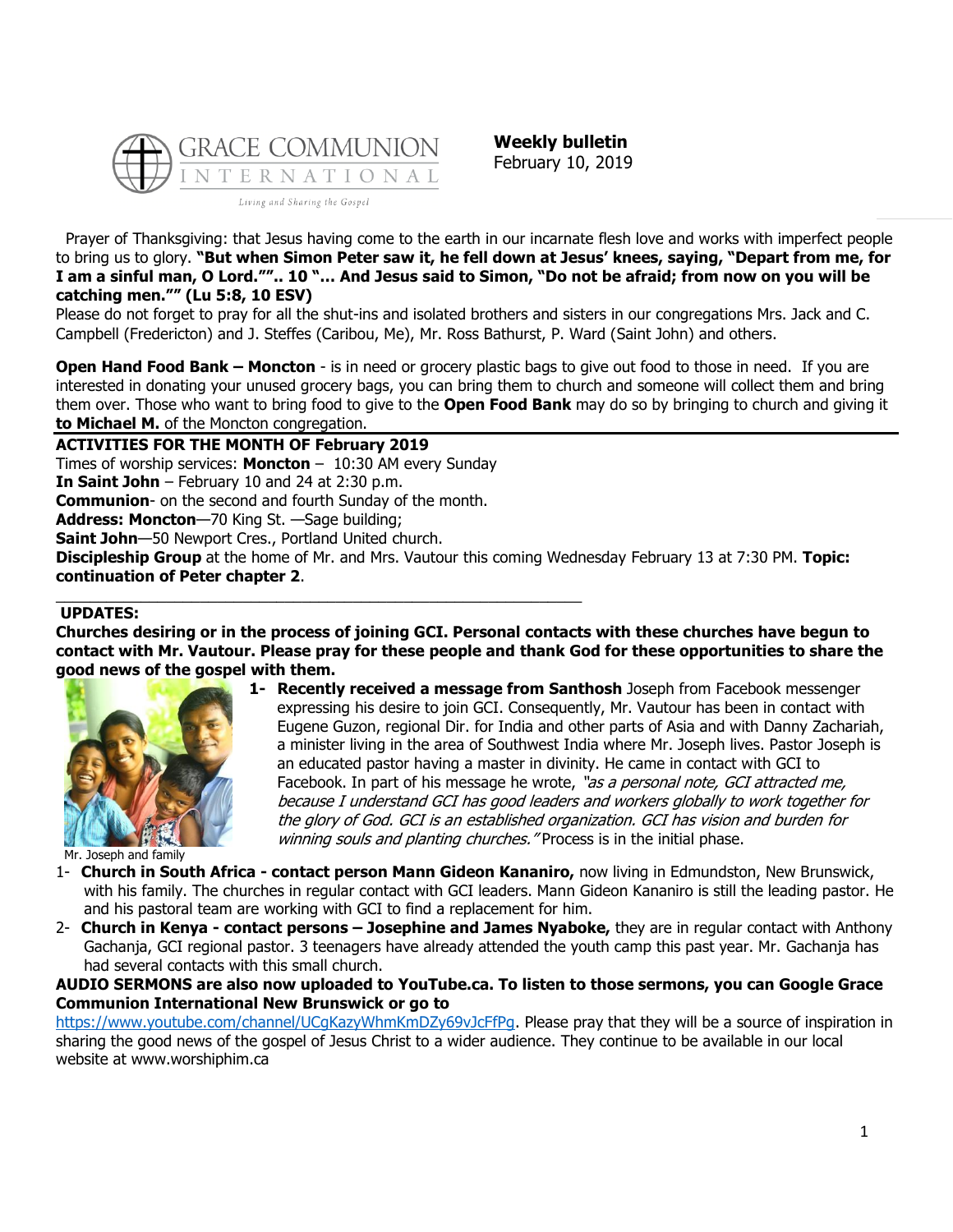**The good news of the gospel is a message to be shared with others.** Please pray that God will give us the love and wisdom to be able to share this message with others in a loving, clear and confident matter as we participate in his missional work on the earth in our generation. "**5 ¶ Conduct yourselves wisely toward outsiders, making the best use of the time. 6 Let your speech always be gracious, seasoned with salt, so that you may know how you ought to answer each person." (Col 4:5-6 ESV)**

**\_\_\_\_\_\_\_\_\_\_\_\_\_\_\_\_\_\_\_\_\_\_\_\_\_\_\_\_\_\_\_\_\_\_\_\_\_\_\_\_\_\_\_\_\_\_\_\_\_\_\_\_\_\_\_\_\_\_\_\_\_\_\_\_\_\_\_\_\_\_\_\_\_\_\_\_\_\_**

**Please pray** that God will put an end to the senseless violence happening in North America continent and other parts of the world.

**Pray that we will see the good works that God has prepared for us in advance** so that we can enthusiastically participate in the on-going work He is doing now on this earth in bringing people in relationship with him in Jesus by the Holy Spirit.

**Please pray, as per Jesus instructions, the disciples prayer**, **"Our Father in heaven, hallowed be your name. <sup>10</sup> Your kingdom come, your will be done, on earth as it is in heaven" (Matt 6:9-10)** as our world is suffering so much and in need of complete restoration by the King of kings, Jesus. As we are his royal priesthood, let us proclaim the excellencies of him who called us out of darkness into his marvelous light, as we are instructed in 1 Peter 2.

**Pray for the world and for all people**: we live in a world that does not know the way to peace. Important to pray as we are instructed by the apostle Paul — "1 **¶ First of all, then, I urge that supplications, prayers, intercessions, and thanksgivings be made for all people, 2 for kings and all who are in high positions, that we may lead a peaceful and quiet life, godly and dignified in every way. 3 This is good, and it is pleasing in the sight of God our Savior," (1Ti 2:1–3 ESV)**



### **\_\_\_\_\_\_\_\_\_\_\_\_\_\_\_\_\_\_\_\_\_\_\_\_\_\_\_\_\_\_\_\_\_\_\_\_\_\_\_\_\_\_\_\_\_\_\_\_\_\_\_\_\_\_\_\_\_\_\_\_\_\_\_\_\_\_\_\_\_\_\_\_\_\_\_\_\_\_\_\_\_\_\_\_ In His Steps**

#### Dear GCI Family,

While touring the most popular attraction in Charlotte, I was struck by some coincidental characteristics between myself and the personality for whom the museum was honoring. The video film introduced our main character as, "A southern farm boy from North Carolina who became a gospel preacher and worldwide evangelist." You may have guessed that I was touring the Billy Graham Library and my "aha moment" was, "Hey, I too am a southern farm boy from North Carolina, and a

preacher of the gospel." It feels good to associate with the likes of Billy Graham (though I don't have any notions of filling stadiums as he did).

Over the course of the tour I saw more insights into Graham that intrigued me. He had a friendly relationship with every US President from Harry Truman forward. There were pictures of him playing tennis and golf with a few presidents. There were other shots with him at retreat sites or their personal properties, like Lyndon Johnson's farm in Texas, or George Bush's vacation home in Maine. Billy Graham was active, athletic and a rather "normal" guy who was good company to presidents and ordinary people alike. I aspire to be rather normal myself.

During his long and storied life of 99 years, Graham displayed humility. He readily admitted that his wife Ruth was a better Bible student than he was. He touted Ruth as being his chief spiritual counselor throughout his ministry. Again, I felt a kinship with him knowing just how important Susan is to me.

Another similarity is that Billy Graham's greatest attribute was pointing others to Jesus. At his best, Graham was simply reflecting the Jesus in him. More than any aspiration to be like Billy Graham or any other spiritual leader, my greatest aspiration is to be like Jesus. I'm sure this is your aspiration as well.

In several gospel accounts, Jesus was a regular party guest, and I bet he would have fit very well into the social scene of spending time with the presidents of our modern era. Both Matthew and Luke identify Jesus as a "friend of sinners," and they add glutton and drunkard to their critical review. Ironically, the "friend of sinners" label was meant as a criticism and yet it is one of the highest compliments awarded Jesus. I hope the same label will be awarded to the leadership of GCI. It is a mystery how religious people want their leaders to be other-worldly instead of approachable and likable.

The apostle Peter challenges believers to be like Jesus and to follow in his steps. In his first letter, he reminds us we have been called to be like Jesus in our patient endurance, especially in the light of unmerited suffering. What!?! How am I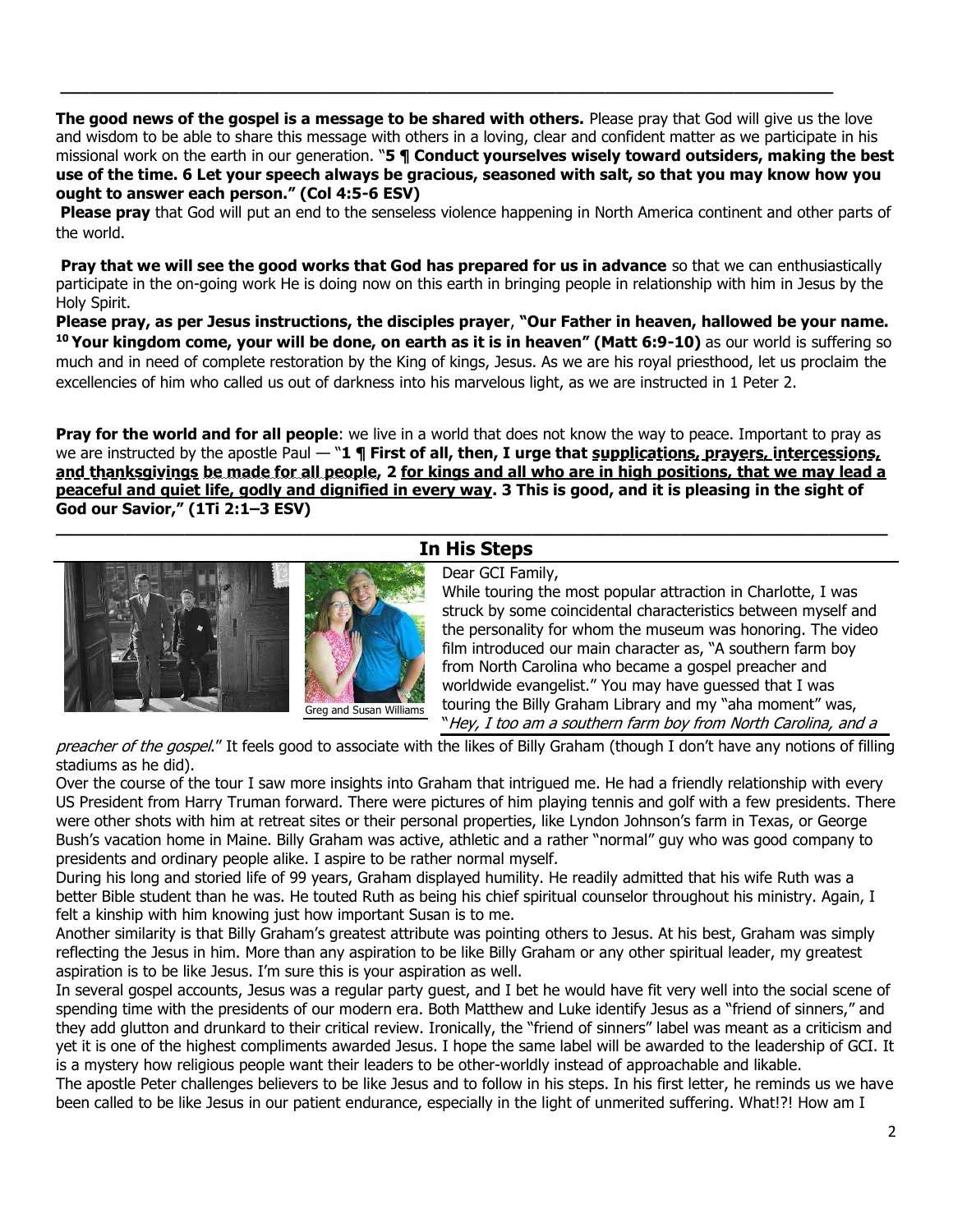supposed to do that in a world that has programmed me to stand up for my rights and to fight back against any type of abusive treatment? It is only in the vicarious humanity of Christ that I find the strength to walk in his steps; it is Jesus who has saved me from sin and death, and only him living in me can empower me to endure the struggles of this life. Following in the steps of Jesus is different from the typical protégé coming along behind a senior mentor and trying to follow his or her pattern of life. Following Jesus is also more than reading about Jesus in the pages of the Bible and then, through our determination and human effort, striving somehow to be like him. Following in the steps of Jesus means actively walking with him, in communion, continually relying on him, and becoming more and more like him in this Christian journey known as sanctification.

The bottom line is that Jesus is more than a historical example. He is the God-Man who is real, relational, and desires to make his home in every single human. Following Jesus means more than admiring him and hoping to be like him. It means participating with him and coming to the realization that we can do all things only through him [\(Phil 4:13;](https://biblia.com/bible/niv/Phil%204.13) [John](https://biblia.com/bible/niv/John%2015.5)  [15:5\)](https://biblia.com/bible/niv/John%2015.5).

From this southern farm boy who shares some commonalities with the late Billy Graham, allow me to echo the sentiment of pointing you to a day-by-day vibrant relationship with your Lord and Savior, Jesus. As the great evangelist said, "I have never known anyone to accept Christ's redemption and later regret it." Walking with him,

Greg Williams

**Feature Covenant Covenant Covenant Covenant Covenant Covenant Covenant Covenant** New Covenant **When established at Exodus at Exodus at crucifixion Parties: God and national Israel [\(Ex. 19-24\)](https://biblia.com/bible/niv/Exod.%2019-24)** Christians [\(Luke 22:20;](https://biblia.com/bible/niv/Luke%2022.20) [John 3:16-21\)](https://biblia.com/bible/niv/John%203.16-21) **People redeemed from bondage**  $\frac{1}{2}$  in Egypt [\(Ex. 20:2\)](https://biblia.com/bible/niv/Exod.%2020.2)  $\frac{1}{2}$  in sin [\(Heb. 9:15\)](https://biblia.com/bible/niv/Heb.%209.15) **Mediator of the covenant** Moses [\(Ex. 20:18-19;](https://biblia.com/bible/niv/Exod.%2020.18-19) [Heb. 9:19-20\)](https://biblia.com/bible/niv/Heb.%209.19-20) Jesus Christ [\(Heb. 8:6;](https://biblia.com/bible/niv/Heb.%208.6) [9:15;](https://biblia.com/bible/niv/Heb%209.15) [12:24\)](https://biblia.com/bible/niv/Heb%2012.24) **Ratified by blood of** animals [\(Ex. 24:8;](https://biblia.com/bible/niv/Exod.%2024.8) [Heb. 9:19-20\)](https://biblia.com/bible/niv/Heb.%209.19-20) **Jesus Christ [\(Matt. 26:28;](https://biblia.com/bible/niv/Matt.%2026.28) [Rom. 3:25\)](https://biblia.com/bible/niv/Rom.%203.25) Promises offered prosperity, national security, become God's** treasured nation [\(Ex. 19:5;](https://biblia.com/bible/niv/Exod.%2019.5) [Lev. 26\)](https://biblia.com/bible/niv/Lev.%2026) eternal life [\(John 3:16\)](https://biblia.com/bible/niv/John%203.16) children of God [\(Rom. 8:14-17,](https://biblia.com/bible/niv/Rom.%208.14-17) [29\)](https://biblia.com/bible/niv/Rom%208.29) know God, law in heart, forgiveness [\(Heb.](https://biblia.com/bible/niv/Heb.%208.10-12)  [8:10-12\)](https://biblia.com/bible/niv/Heb.%208.10-12) with God forever [\(Rev. 21:3-7\)](https://biblia.com/bible/niv/Rev.%2021.3-7) **Initiation sign of the covenant** circumcision [\(Gen. 17:11;](https://biblia.com/bible/niv/Gen.%2017.11) [Ex. 12:48-](https://biblia.com/bible/niv/Exod.%2012.48-49) [49;](https://biblia.com/bible/niv/Exod.%2012.48-49) [John 7:22-23\)](https://biblia.com/bible/niv/John%207.22-23) conversion of the heart [\(Matt. 5:8;](https://biblia.com/bible/niv/Matt.%205.8) [Acts](https://biblia.com/bible/niv/Acts%2015.8)  [15:8;](https://biblia.com/bible/niv/Acts%2015.8) [Rom. 2:28-29\)](https://biblia.com/bible/niv/Rom.%202.28-29) **Continuing sign of the covenant** observance of the Sabbaths [\(Ex. 31:16-](https://biblia.com/bible/niv/Exod.%2031.16-17) [17;](https://biblia.com/bible/niv/Exod.%2031.16-17) [Ezek. 20:12\)](https://biblia.com/bible/niv/Ezek.%2020.12) new life of faith in Christ [\(Eph. 2:4-](https://biblia.com/bible/niv/Eph.%202.4-10) [10;](https://biblia.com/bible/niv/Eph.%202.4-10) [4:17;](https://biblia.com/bible/niv/Eph%204.17) [5:1-2\)](https://biblia.com/bible/niv/Eph%205.1-2) **Obligations obedience to the law that was given through** Moses [\(Ex. 24:3;](https://biblia.com/bible/niv/Exod.%2024.3) [Lev. 26;](https://biblia.com/bible/niv/Lev.%2026) [Deut. 28\)](https://biblia.com/bible/niv/Deut.%2028) be perfect [\(Matt. 5:48\)](https://biblia.com/bible/niv/Matt.%205.48) believe, obey Christ [\(Gal. 6:2;](https://biblia.com/bible/niv/Gal.%206.2) [1 John 3:23-](https://biblia.com/bible/niv/1%20John%203.23-24) [24;](https://biblia.com/bible/niv/1%20John%203.23-24) [Rom. 12:1;](https://biblia.com/bible/niv/Rom.%2012.1) [2 Cor. 10:5\)](https://biblia.com/bible/niv/2%20Cor.%2010.5) **Duration of the covenant** during time of national Israel, temple and Levites [\(Heb. 8:13\)](https://biblia.com/bible/niv/Heb.%208.13) eternity [\(John 5:24;](https://biblia.com/bible/niv/John%205.24) [6:54-58;](https://biblia.com/bible/niv/John%206.54-58) [Heb.](https://biblia.com/bible/niv/Heb.%209.15)  [9:15;](https://biblia.com/bible/niv/Heb.%209.15) [12:22-28;](https://biblia.com/bible/niv/Heb%2012.22-28) [Rev. 21:3-7\)](https://biblia.com/bible/niv/Rev.%2021.3-7) **Priesthood** Aaron and sons [\(Ex. 29:9;](https://biblia.com/bible/niv/Exod.%2029.9) [Lev. 8\)](https://biblia.com/bible/niv/Lev.%208) **Jesus Christ** [\(Heb. 4:14-16;](https://biblia.com/bible/niv/Heb.%204.14-16) [5:5-6\)](https://biblia.com/bible/niv/Heb%205.5-6)

## **OLD TESTAMENT LAWS: COMPARISON OF OLD AND NEW COVENANTS (from https://www.gci.org/articles/comparison-of-old-and-new-covenants/)**